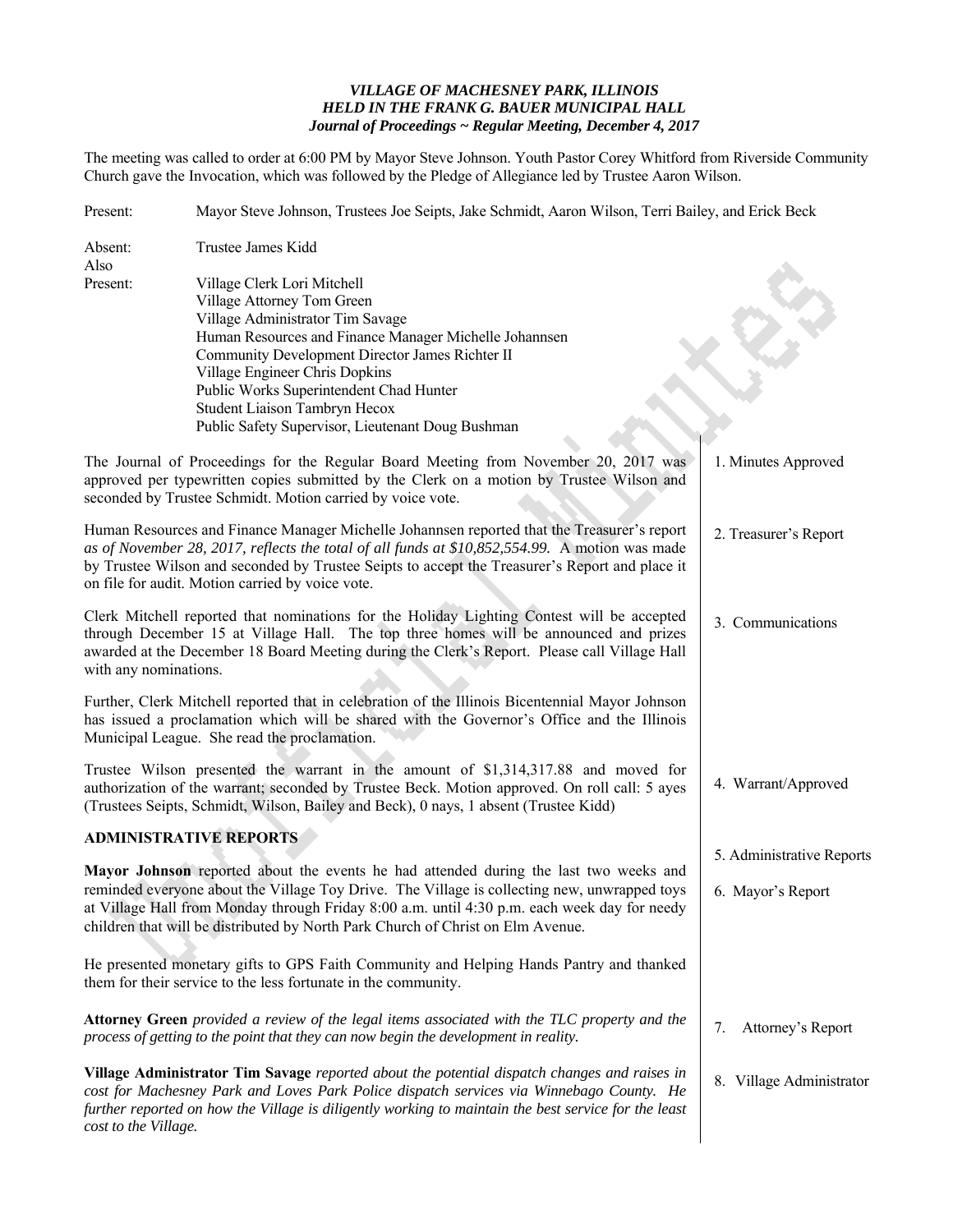| Journal of Proceedings<br>December 4, 2017<br>Page Two                                                                                                                                                                                                                                                                                                                                                                                                                                                                                                                                                                                  |                           |
|-----------------------------------------------------------------------------------------------------------------------------------------------------------------------------------------------------------------------------------------------------------------------------------------------------------------------------------------------------------------------------------------------------------------------------------------------------------------------------------------------------------------------------------------------------------------------------------------------------------------------------------------|---------------------------|
| Finance and HR Manager Michelle Johannsen left no report this evening.                                                                                                                                                                                                                                                                                                                                                                                                                                                                                                                                                                  | 9. Finance/HR Manager     |
| <b>Community Development Director James Richter II reported</b> that the Village has two<br>businesses that planning to open before the holidays: the new Dunkin Donuts at Harlem and<br>251 and the New Happy Wok at 6901 N. $2^{nd}$ .                                                                                                                                                                                                                                                                                                                                                                                                | 10. Comm. Dev Dir         |
| He further reported that the Village has been working with RAEDC in cooperation with RMAP<br>and select investors on a Northern Illinois Qualified Sites Program that will be presented online<br>as a marketing tool to highlight select industrial parks in the Rockford area. This program is<br>mirrored on shovel ready sites programs that are offered by other states and there is significant<br>coordination required between the Village, the other municipalities, the County, and Boone<br>County. We will let you know when that website will be launched, the hope is that we will be<br>able to go live in the new year. |                           |
| Public Works Superintendent Chad Hunter had no report this evening.                                                                                                                                                                                                                                                                                                                                                                                                                                                                                                                                                                     | 11. Pub Works Supt        |
| Village Engineer Chris Dopkins reported the Illinois 251 Service Drive is substantially<br>complete just finishing up some punch list items. Further, he reported about the development of<br>the infrastructure at the Erickson Commercial Park in the northern part of the Village.                                                                                                                                                                                                                                                                                                                                                   | 12. Village Engineer      |
| Harlem High School Student Liaison Tambryn Hecox reported that the Harlem High School<br>Student Council Toy Drive netted \$4,000 and the shopping was done to provide toys for<br>children at Christmas. She also reported that National Honor Society hosted its annual<br>induction dinner and welcomed 100 new students to NHS.                                                                                                                                                                                                                                                                                                     | 13. Student Liaison       |
| Public Safety Supervisor, Lt. Doug Bushman reported that from November 17, 2017 through<br>November 30, 2017, there were 888 total calls for service by the Machesney Park Division of the<br>Sheriff's Department 218 reports were taken and there were 292 arrests.                                                                                                                                                                                                                                                                                                                                                                   | 14. Pub Safety Supervisor |
| He further reported that last Saturday the Sheriff's Police Shop with a Cop was conducted and<br>provided Christmas presents for 100 children in the Harlem School District. He thanked Target,<br>Meijer and Village of Machesney Park for their support.                                                                                                                                                                                                                                                                                                                                                                              |                           |
| He also reported that this will be his last meeting as he is retiring. He said he has enjoyed working in<br>the Village.                                                                                                                                                                                                                                                                                                                                                                                                                                                                                                                |                           |
| <b>COMMITTEE AND TRUSTEE REPORTS</b>                                                                                                                                                                                                                                                                                                                                                                                                                                                                                                                                                                                                    | 15. Committee Reports     |
| District #1 Trustee Seipts had no report this evening.                                                                                                                                                                                                                                                                                                                                                                                                                                                                                                                                                                                  | 16. District #1 Report    |
| District #2 Trustee Schmidt, Public Improvements and Safety Vice-Chairman had no<br>report this evening.                                                                                                                                                                                                                                                                                                                                                                                                                                                                                                                                | 17. District #2 Report    |
| District #3 Trustee Kidd, Public Improvements and Safety Chairman, <i>left no report this</i><br>evening.                                                                                                                                                                                                                                                                                                                                                                                                                                                                                                                               | 18. District #3 Report    |
| District #4 Trustee Wilson, Administrative and Finance Chairman, reported that the A&F<br>Committee met this evening and had a positive recommendation to authorize Resolution 73-R-<br>17, Approval of an Option to Lease Agreement with Cenergy for 12.94 Acres Owned by the<br>Village. This item will be forwarded to the December 18 Board Meeting.                                                                                                                                                                                                                                                                                | 19. District #4 Report    |
| District #5 Trustee Bailey, Planning and Economic Development Vice-Chairperson, had no<br>report this evening.                                                                                                                                                                                                                                                                                                                                                                                                                                                                                                                          | 20. District #5 Report    |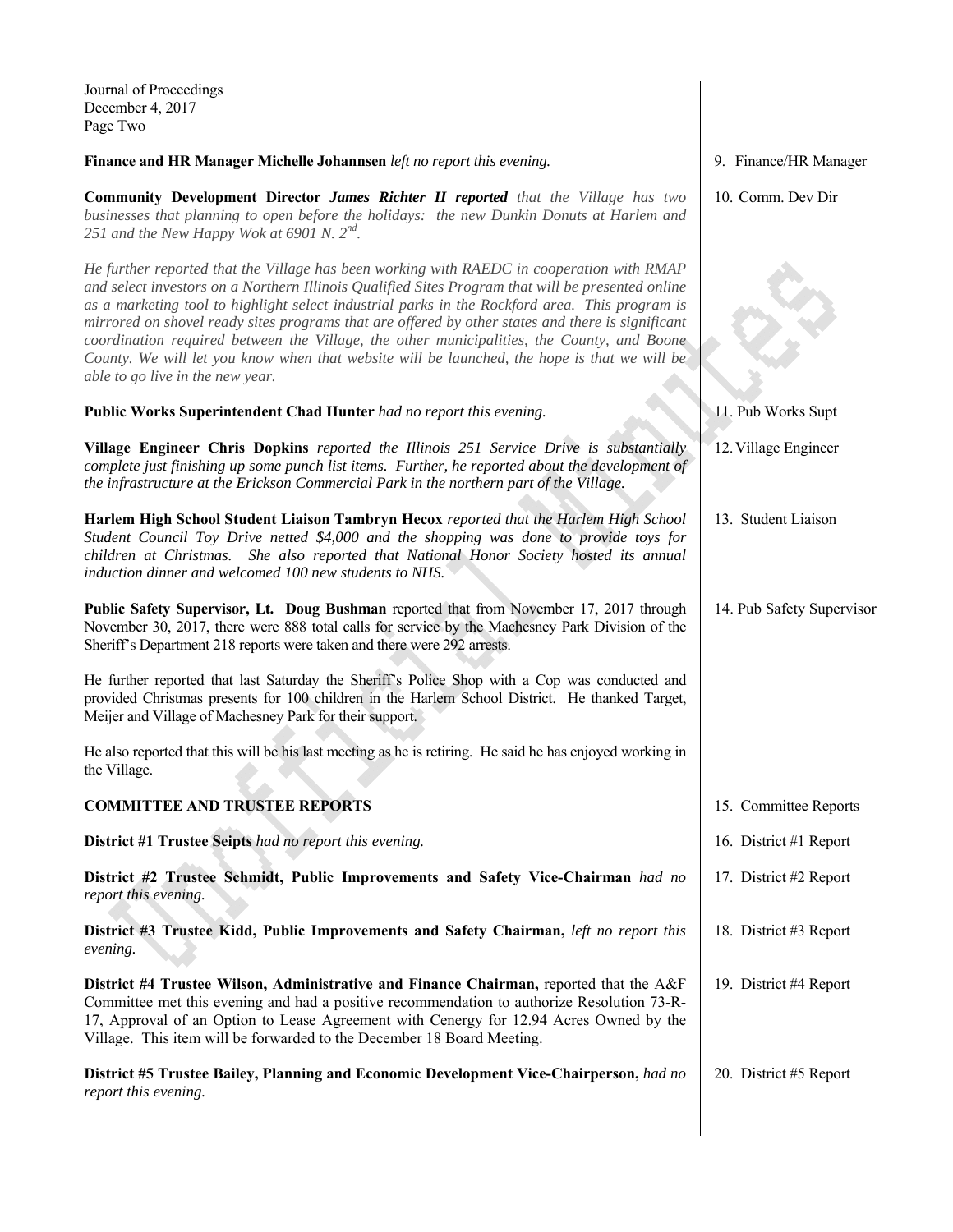| Journal of Proceedings<br>December 4, 2017<br>Page Three                                                                                                                                                                                                                                                                                                                                                                                                                                                                                                                                                                                                                                                                                                                                                                                                                                                                                                                                                                                                                                                                                                                  |                                                                                                             |
|---------------------------------------------------------------------------------------------------------------------------------------------------------------------------------------------------------------------------------------------------------------------------------------------------------------------------------------------------------------------------------------------------------------------------------------------------------------------------------------------------------------------------------------------------------------------------------------------------------------------------------------------------------------------------------------------------------------------------------------------------------------------------------------------------------------------------------------------------------------------------------------------------------------------------------------------------------------------------------------------------------------------------------------------------------------------------------------------------------------------------------------------------------------------------|-------------------------------------------------------------------------------------------------------------|
| District #6 Trustee Beck, Planning and Economic Development Chairman, reported that<br>Planning and Economic Development met this evening and recommended approval of two<br>ordinances and two resolutions and heard about Wayfinding Signage being planned for the<br>Village.                                                                                                                                                                                                                                                                                                                                                                                                                                                                                                                                                                                                                                                                                                                                                                                                                                                                                          | 21. District #6 Report                                                                                      |
| CONSENT AGENDA* - Mayor Johnson noted that the next item is the Consent Agenda. He<br>asked Staff to introduce all items to be considered under the Consent Agenda. Village<br>Administrator Tim Savage presented the items as follows:<br>A. Ordinance 33-17, Special Use Permit, U-Haul Rental, 9924 North Second Street, Final<br>Reading<br>B. Ordinance 35-17, Text Amendment to Zoning Code, Commercial Signage on North Second<br>Street Corridor, Final Reading<br>C. Ordinance 38-17, Variance for Rear and Side Yard Setback and Lot Coverage, 7219 North<br>Second Street, Final Reading<br>D. Ordinance 43-17, Authorizing Aggregation Program with Independent Energy Consultants,<br>Final Reading<br>Mayor Johnson asked if there were items any Trustee would like removed from the Consent                                                                                                                                                                                                                                                                                                                                                               | 22. Consent Agenda<br>Approved:<br>Ordinance 33-17<br>Ordinance 35-17<br>Ordinance 38-17<br>Ordinance 43-17 |
| Agenda to be considered separately. Trustee Beck asked that Item C. Ordinance 38-17, Variance<br>for Rear and Side Yard Setback and Lot Coverage, 7219 North Second Street, Final Reading, be<br>removed from the Consent Agenda and considered separately. The Consent Agenda was<br>accepted as amended.                                                                                                                                                                                                                                                                                                                                                                                                                                                                                                                                                                                                                                                                                                                                                                                                                                                                |                                                                                                             |
| Mayor Johnson called for a motion to approve all items under the Consent Agenda as amended.<br>The motion was made by Trustee Seipts and seconded by Trustee Schmidt. The motion was<br>approved by roll call vote. 6 ayes (Trustees Seipts, Schmidt, Wilson, Bailey, Beck and Mayor<br>Johnson), 0 nays, and 1 absent (Trustee Kidd,)                                                                                                                                                                                                                                                                                                                                                                                                                                                                                                                                                                                                                                                                                                                                                                                                                                    | <b>Approved Consent Items</b>                                                                               |
| <b>UNFINISHED BUSINESS</b>                                                                                                                                                                                                                                                                                                                                                                                                                                                                                                                                                                                                                                                                                                                                                                                                                                                                                                                                                                                                                                                                                                                                                | 23. Unfinished Business                                                                                     |
| Mayor Johnson called for a motion to approve Ordinance 38-17, Variance for Rear and Side<br>Yard Setback and Lot Coverage, 7219 North Second Street, Final Reading. The motion was<br>made by Trustee Schmidt and seconded by Trustee Seipts. Staff Report: Community<br>Development Director James Richter explained property is zoned in the R3 Multi-Family<br>District, which permits up to 5 dwelling units, as long as there is at least 2,900 square feet of<br>land area, per unit. This lot is large enough to permit the two dwellings present there now. Both<br>home structures on the lot were constructed in 1961, which was 20 years prior to the Village's<br>incorporation. The structure at the rear of the lot was constructed in a manner that does not<br>observe the required yard setbacks, on the side and on the rear. $\cdot$ Now the new property owners<br>wish to build an attached garage onto this rear structure. But, because the structure is non-<br>conforming in its placement, these Variances are being sought to bring the structure into<br>conformity. Ordinance 38-17 would grant Variances from R3 bulk requirements that are | Ord 38-17/Passed                                                                                            |

*deficient in how the lot was developed. These requirements pertain to: The rear dwelling structure abutting the southern (side) property line. The rear dwelling structure being located only 9' from the eastern (rear) property line. The percentage of lot coverage, once the proposed garage addition is constructed. Dir. Richter reported on the findings of fact and noted that staff finds that this request meets all six of the Findings of Fact. This lot was developed without adherence to all of the required R3 regulations and the granting of these Variances would only rectify a pre-existing non-conforming situation. Discussion: Trustee Beck stated that in his opinion allowing 54% of land to be covered by a building would be setting a bad example and he will be voting no on this ordinance.* The motion was approved by roll call vote. 5 ayes (Trustees Seipts, Schmidt, Wilson, Bailey, and Mayor Johnson), 1 nay (Trustee Beck), and 1 absent (Trustee Kidd,)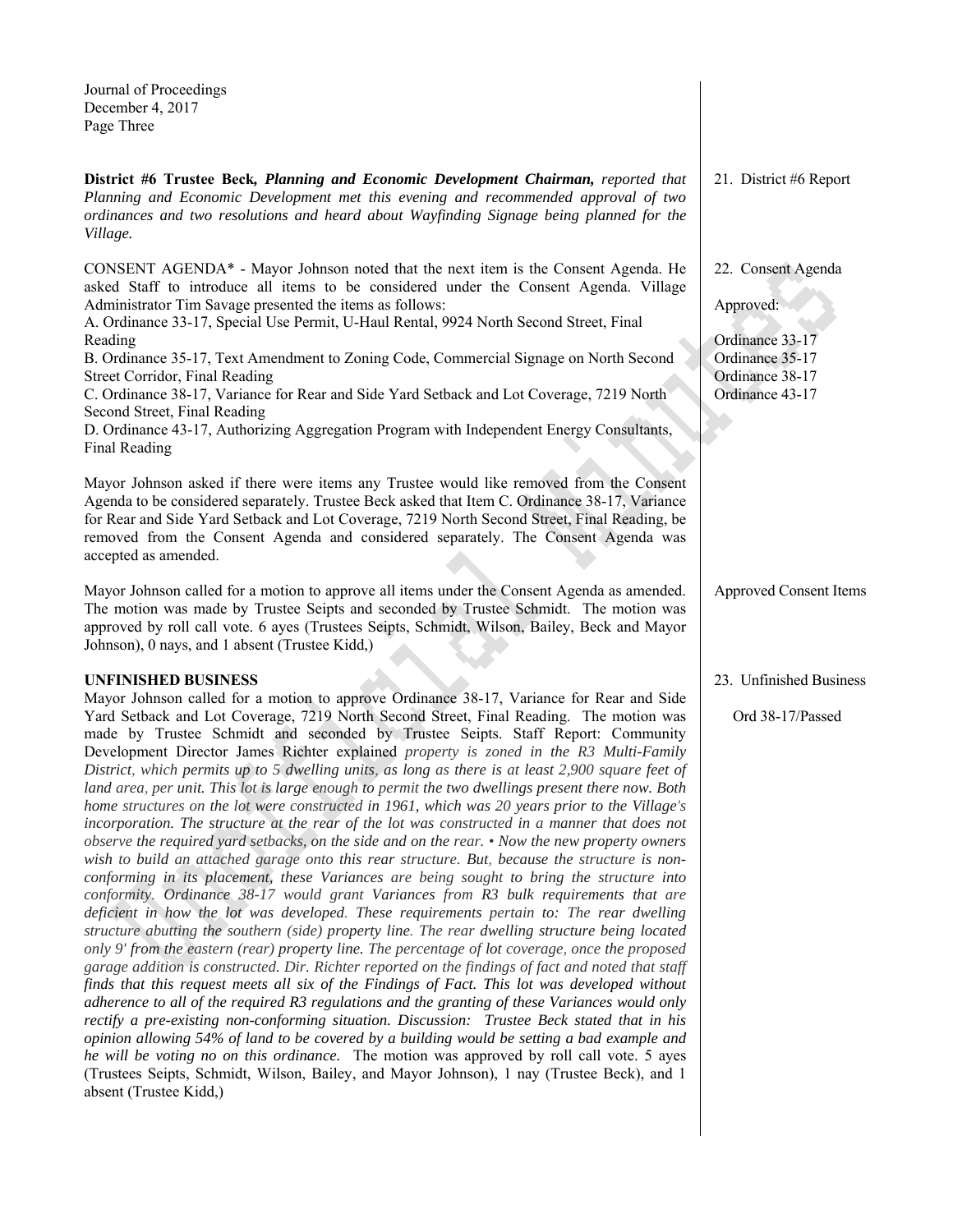ournal of Proceedings December 4, 2017 Page Four

## **NEW BUSINESS:**

Mayor Johnson called for a motion to approve Resolution 72-R-17, Driveway Variance, 264 Winona Drive. The motion was made by Trustee Wilson and seconded by Trustee Seipts. *Staff Report: Public Works Superintendent Chad Hunter explained this resolution is in response to a request for a variance for driveway width on a single-family zoned property from 36 feet to 91 feet.* 

*For the purpose of off-street parking, no portion of a driveway on private property in single family residential districts in any yard shall exceed more than twenty-four (24) feet in width on existing non-comforming substandard lots, nor more than thirty-six (36) feet in width on conforming lots* 

*Staff's recommendation is that it generally supports the Village code as written unless the committee feels that there is a hardship that has been placed upon this property or owner due to the size, shape, dimensions or location of a specific property. Staff does feel that although this driveway has existed for a handful of years before it was found that it must be brought into compliance either through granting a variance or removal. If committee members feel that a hardship has been placed upon this property and that a variance is warranted at this location it* is recommended that the committee votes accordingly. Discussion: Trustee Beck stated that *granting more parking space for a property which is already adequately provided for would be setting a bad precedent and he will vote no on this resolution.* The motion failed by roll call vote. 0 ayes, 6 nays (Trustees Seipts, Schmidt, Wilson, Bailey, Beck and Mayor Johnson), and 1 absent (Trustee Kidd)

*PUBLIC COMMENT – Resident Arnie Cabello reported that the American Legion 332 in Rockton will be hosting a fundraiser for fallen police officer Jamie Cox on December 9 from 3- 10 p.m.* 

## **CLOSED SESSION - None**

**Trustee Bailey moved to adjourn;** seconded by Trustee Beck. Motion approved by voice vote. Meeting adjourned at 6:29 p.m.

APPROVED:

Lori J. Mitchell, MMC Village Clerk

 $\mathcal{L}_\text{max}$ 

BOARD MEETING – FIRST AND THIRD MONDAY AT 6:00 PM EXCEPT WHEN A HOLIDAY FALLS ON A BOARD MEETING MONDAY, THE MEETING IS RESCHEDULED FOR THE TUESDAY AFTER THAT HOLIDAY.

Administration and Finance Committee – First and Third Monday  $\omega$  5:45 PM prior to a regularly scheduled Board Meeting.

Planning and Economic Development Comm.- First Monday of each month at 5:30 PM

Public Improvements and Safety Comm. - Third Monday of each month at 5:30 PM Planning and Zoning Commission – Fourth Monday of each month at 6:00 PM

These minutes are not official unless signed and sealed by the Village Clerk.

24. New Business

Res. 72-R-17/Failed

25. Public Comment

- 26. Closed Session
- 27. Adjourn